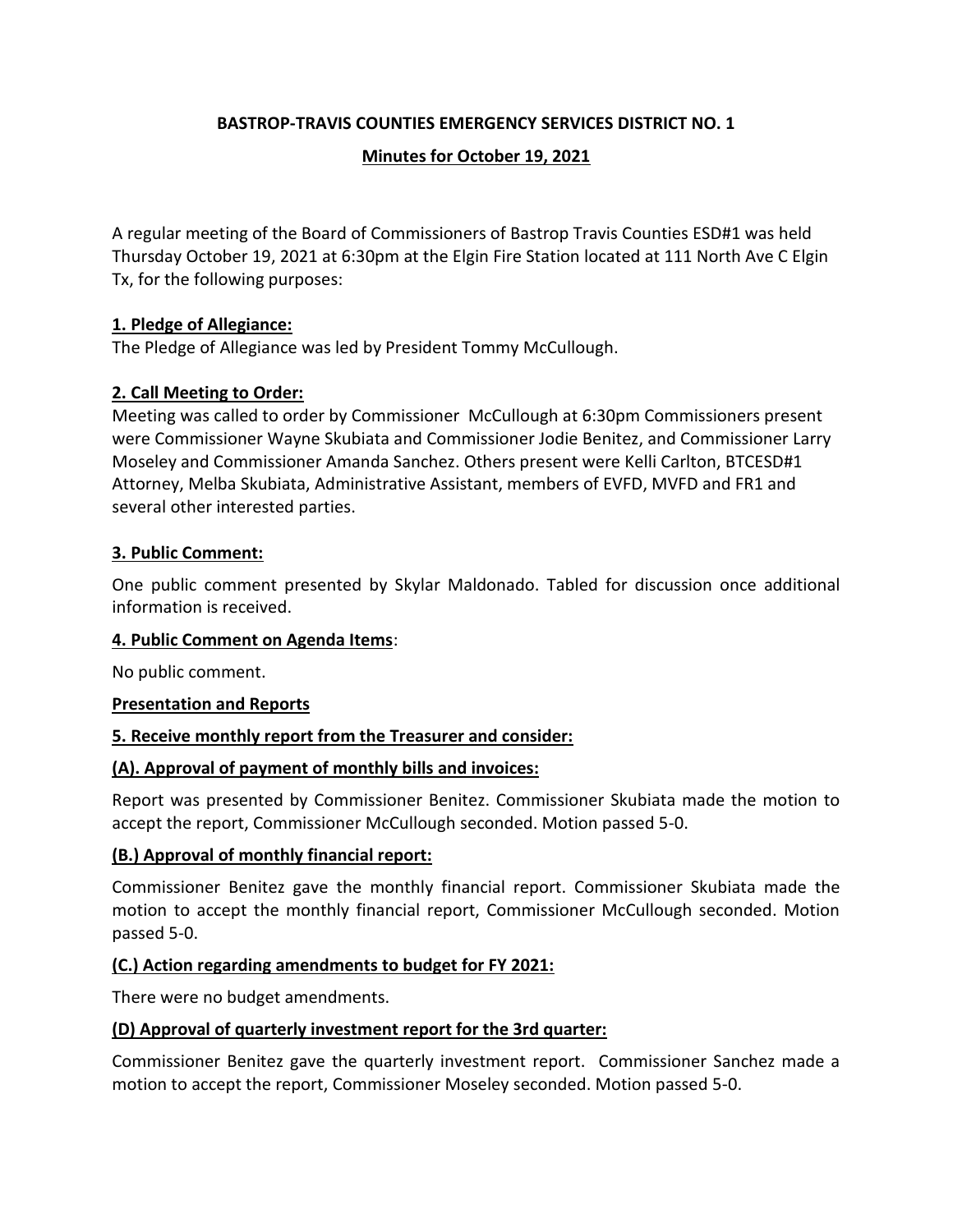### **6. Receive monthly report from Elgin Volunteer Fire Department:**

Report given by Chief Henry Hernandez. Report attached.

### **7. Receive monthly report from McDade Volunteer Fire Department:**

Report given by Chief Rey Ramirez. Report attached.

### **8. Receive monthly report from First Responders 1:**

Report given by FR Marco Martinez. Report attached. It was reported that an invoice from Bastrop FRA-non profit needs reviewing before the bill is paid.

### **9. Receive monthly commissioner activity reports:**

There were no reports presented.

### **Discussion/Action Items**

# **10. Discuss and consider approval of minutes for the September 21, 2021 regular meeting:**

Commissioner McCullough made a motion to accept the minutes as presented, Commissioner Moseley seconded. Motion passed 5-0.

# **11. Discuss and consider engagement of auditor to perform FY21 audit:**

A motion was made by Commissioner McCullough made a motion to have Medack & Oltmann, LLC perform the audit for the district. Commissioner Moseley seconded. Motion passed 5-0.

# **12. Discuss required training hours for Commissioners:**

Kelli Carlton, Attorney said each Commissioner is required to have 6 hours of SAFE-D training every 2 years. The new commissioners need to take the training.

# **13. Discuss and consider attendance at Texas State Association of Fire and Emergency Districts (SAFE-D) Annual Conference in February 2022.**

Melba Skubiata, Adminstrative Assistant will make the arrangements but asked the commissioners to let her know as soon as possible if they were planning to go.

### **14. Discuss and consider updates to Texas Mutual and VFIS insurance policies:**

Commissioner Moseley and Commissioner Benitez reported that information has been received and are waiting for updated coverage information, etc.

### **Executive Session Commissioner McCullough called Agenda Items 15, 16, 17 and 18.**

Commissioner McCullough called an executive session for the purpose of having a consultation with the District's attorney on Items 15, 16, 17 and 18. The executive session ended and the session was re-opened at 8:45pm. No action was taken in executive session.

### **8. Revisited - Receive monthly report from First Responders 1:**

Commissioner Benitez made a motion that FR1 work up a 1-3-5 year plan projection of their needs to include software, hardware, and present a written report at the January 18, 2022 meeting. Commissioner Sanchez seconded. Motion passed 5-0.